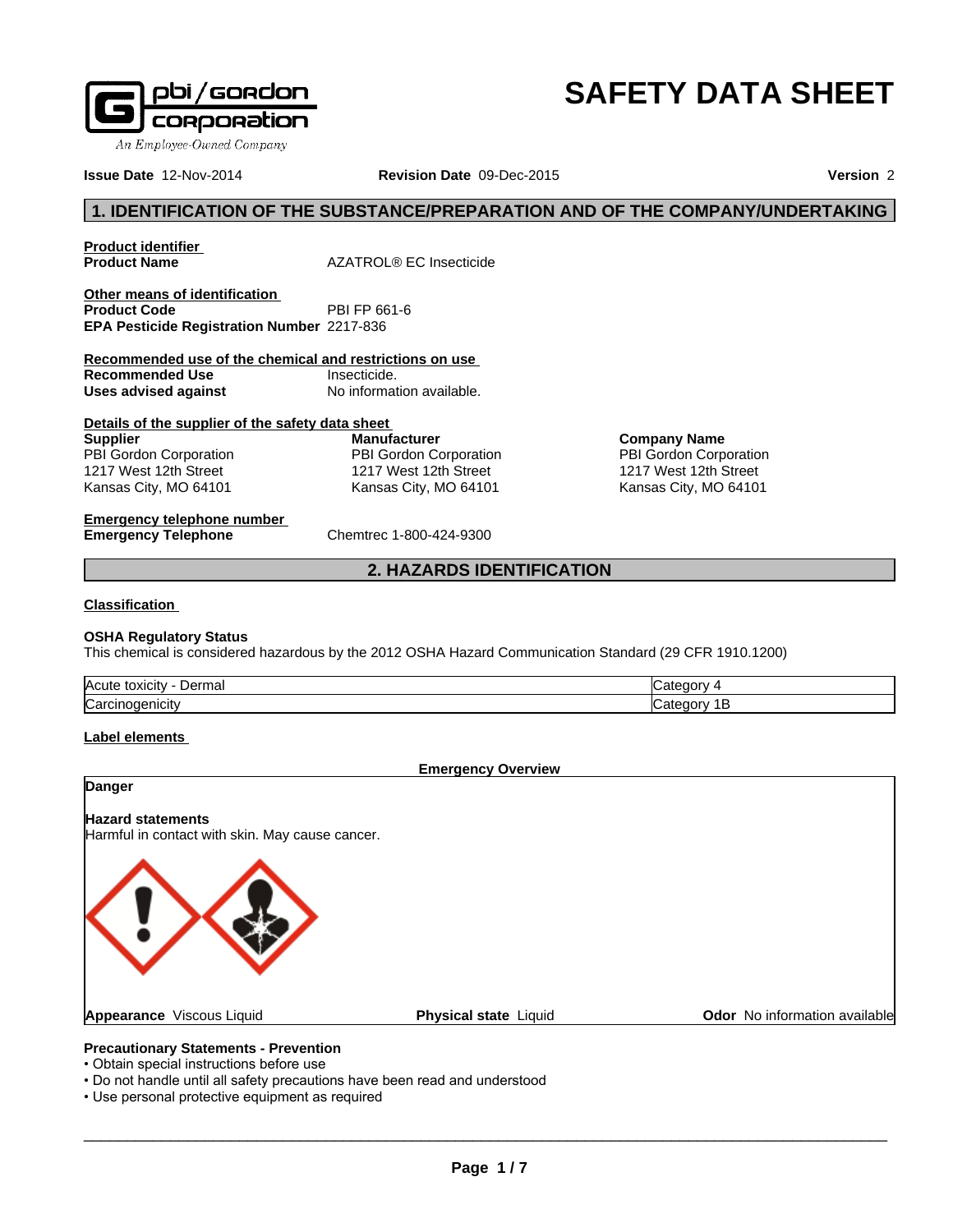#### **Precautionary Statements - Response**

- IF exposed or concerned: Get medical advice/attention
- IF ON SKIN: Wash with plenty of soap and water
- Call a POISON CENTER or doctor/physician if you feel unwell
- Wash contaminated clothing before reuse

#### **Precautionary Statements - Storage**

• Store locked up

#### **Precautionary Statements - Disposal**

• Dispose of contents/container to an approved waste disposal plant

#### **Hazards not otherwise classified (HNOC)**

Have the product label with you when calling a poison control center or doctor or going in for treatment. You may also contact 1-877-800-5556 for emergency medical treatment advice.

 $\overline{\phantom{a}}$  ,  $\overline{\phantom{a}}$  ,  $\overline{\phantom{a}}$  ,  $\overline{\phantom{a}}$  ,  $\overline{\phantom{a}}$  ,  $\overline{\phantom{a}}$  ,  $\overline{\phantom{a}}$  ,  $\overline{\phantom{a}}$  ,  $\overline{\phantom{a}}$  ,  $\overline{\phantom{a}}$  ,  $\overline{\phantom{a}}$  ,  $\overline{\phantom{a}}$  ,  $\overline{\phantom{a}}$  ,  $\overline{\phantom{a}}$  ,  $\overline{\phantom{a}}$  ,  $\overline{\phantom{a}}$ 

#### **Other Information**

#### **3. COMPOSITION/INFORMATION ON INGREDIENTS**

| `zadirachtin<br>$\overline{\phantom{a}}$ | Chem<br>Name<br>nıca | <b>No</b><br>$\cdot$ $\sim$ | O.<br>.<br>л1е<br>" |  |
|------------------------------------------|----------------------|-----------------------------|---------------------|--|
|                                          |                      |                             |                     |  |

\* The exact percentage (concentration) of composition has been withheld as a trade secret

#### **4. FIRST AID MEASURES**

**First aid measures**

| <b>General advice</b>                                                      | If symptoms persist, call a physician.                                                                                                                                                                                  |  |
|----------------------------------------------------------------------------|-------------------------------------------------------------------------------------------------------------------------------------------------------------------------------------------------------------------------|--|
| Eye contact                                                                | Immediately flush with plenty of water. After initial flushing, remove any contact lenses and<br>continue flushing for at least 15 minutes. Keep eye wide open while rinsing. If symptoms<br>persist, call a physician. |  |
| <b>Skin Contact</b>                                                        | Immediate medical attention is not required. Wash off immediately with soap and plenty of<br>water while removing all contaminated clothes and shoes. If skin irritation persists, call a<br>physician.                 |  |
| <b>Inhalation</b>                                                          | Move to fresh air in case of accidental inhalation of vapors or decomposition products. If<br>symptoms persist, call a physician. Call a poison control center or doctor for treatment<br>advice.                       |  |
| Ingestion                                                                  | Clean mouth with water and drink afterwards plenty of water. Never give anything by mouth<br>to an unconscious person. Call a physician. Do NOT induce vomiting.                                                        |  |
| Self-protection of the first aider                                         | Use personal protective equipment as required.                                                                                                                                                                          |  |
| Most important symptoms and effects, both acute and delayed                |                                                                                                                                                                                                                         |  |
| <b>Symptoms</b>                                                            | No information available.                                                                                                                                                                                               |  |
| Indication of any immediate medical attention and special treatment needed |                                                                                                                                                                                                                         |  |
| Note to physicians                                                         | Treat symptomatically.                                                                                                                                                                                                  |  |

#### **5. FIRE-FIGHTING MEASURES**

#### **Suitable extinguishing media**

Carbon dioxide (CO2). Dry chemical. Foam.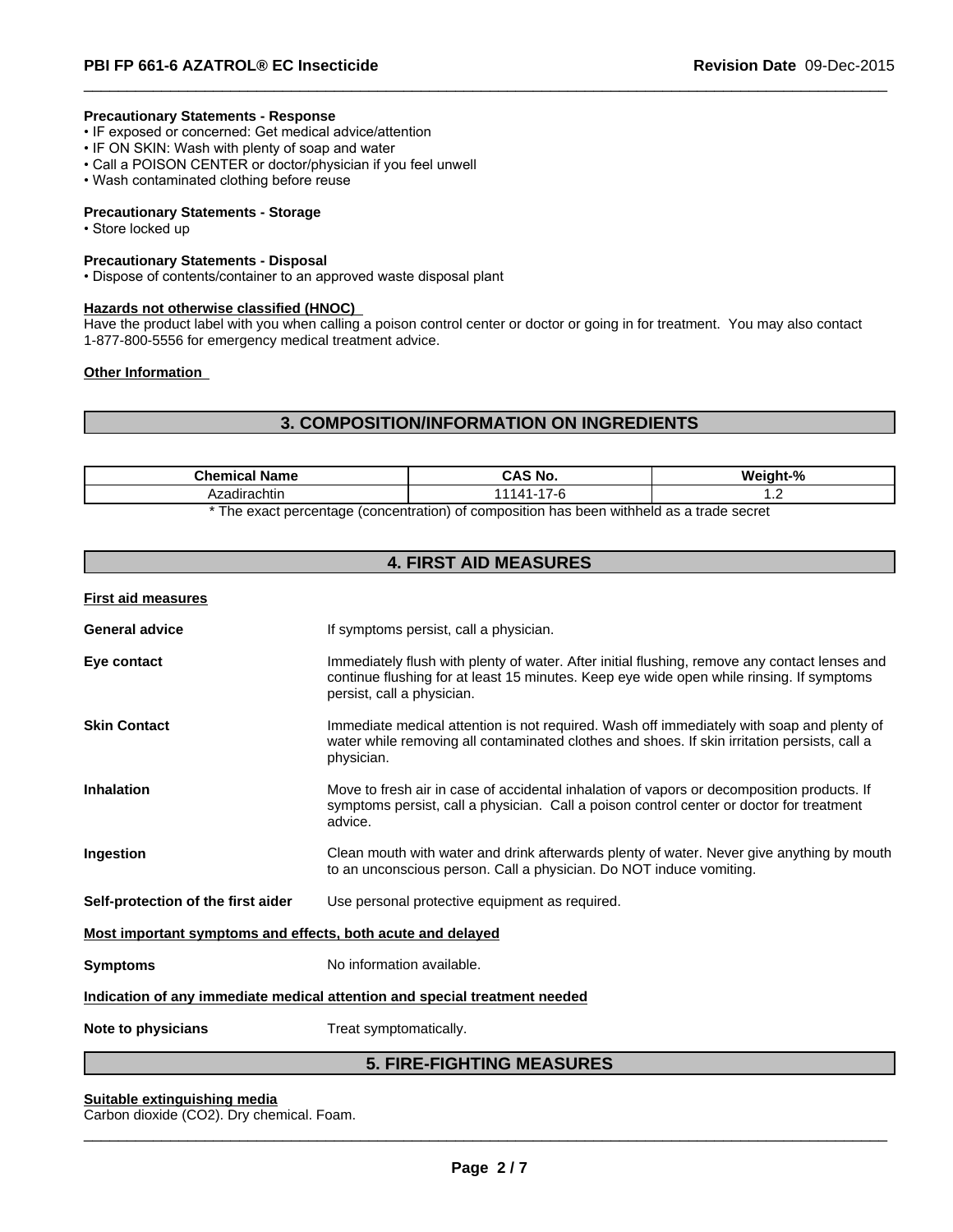#### **Specific hazards arising from the chemical**

No information available.

#### **Explosion data**

**Sensitivity to Mechanical Impact** None. **Sensitivity to Static Discharge** None.

#### **Protective equipment and precautions for firefighters**

As in any fire, wear self-contained breathing apparatus pressure-demand, MSHA/NIOSH (approved or equivalent) and full protective gear.

#### **6. ACCIDENTAL RELEASE MEASURES**

 $\overline{\phantom{a}}$  ,  $\overline{\phantom{a}}$  ,  $\overline{\phantom{a}}$  ,  $\overline{\phantom{a}}$  ,  $\overline{\phantom{a}}$  ,  $\overline{\phantom{a}}$  ,  $\overline{\phantom{a}}$  ,  $\overline{\phantom{a}}$  ,  $\overline{\phantom{a}}$  ,  $\overline{\phantom{a}}$  ,  $\overline{\phantom{a}}$  ,  $\overline{\phantom{a}}$  ,  $\overline{\phantom{a}}$  ,  $\overline{\phantom{a}}$  ,  $\overline{\phantom{a}}$  ,  $\overline{\phantom{a}}$ 

# **Personal precautions, protective equipment and emergency procedures Personal precautions** Evacuate personnel to safe areas. Keep people away from and upwind of spill/leak. Use personal protective equipment as required. **Environmental precautions Environmental precautions** Prevent further leakage or spillage if safe to do so. Prevent product from entering drains. See Section 12 for additional ecological information. **Methods and material for containment and cleaning up Methods for containment** Prevent further leakage or spillage if safe to do so. **Methods for cleaning up** Use personal protective equipment as required. Dam up. Cover liquid spill with sand, earth or other non-combustible absorbent material. Take up mechanically, placing in appropriate containers for disposal. Clean contaminated surface thoroughly. Soak up with inert absorbent material. Pick up and transfer to properly labeled containers.

#### **7. HANDLING AND STORAGE**

| <b>Precautions for safe handling</b>                                  |                                                                                                                                       |  |  |
|-----------------------------------------------------------------------|---------------------------------------------------------------------------------------------------------------------------------------|--|--|
| Advice on safe handling                                               | Use with local exhaust ventilation. Use personal protective equipment as required. Do not<br>breathe dust/fume/gas/mist/vapors/spray. |  |  |
| Conditions for safe storage, including any incompatibilities          |                                                                                                                                       |  |  |
| <b>Storage Conditions</b>                                             | Keep containers tightly closed in a cool, well-ventilated place. Keep in properly labeled<br>containers.                              |  |  |
| Incompatible materials                                                | Acids. Alkali. Oxidizing agents.                                                                                                      |  |  |
|                                                                       | 8. EXPOSURE CONTROLS/PERSONAL PROTECTION                                                                                              |  |  |
| <b>Control parameters</b>                                             |                                                                                                                                       |  |  |
| <b>Exposure Guidelines</b>                                            | This product, as supplied, does not contain any hazardous materials with occupational                                                 |  |  |
| <b>Appropriate engineering controls</b>                               | exposure limits established by the region specific regulatory bodies                                                                  |  |  |
| <b>Engineering Controls</b>                                           | Local and General Ventilation.                                                                                                        |  |  |
| Individual protection measures, such as personal protective equipment |                                                                                                                                       |  |  |
| <b>Eye/face protection</b>                                            | Tight sealing safety goggles. Face protection shield.                                                                                 |  |  |

| Skin and body protection | Wear protective gloves and protective clothing. |
|--------------------------|-------------------------------------------------|
|--------------------------|-------------------------------------------------|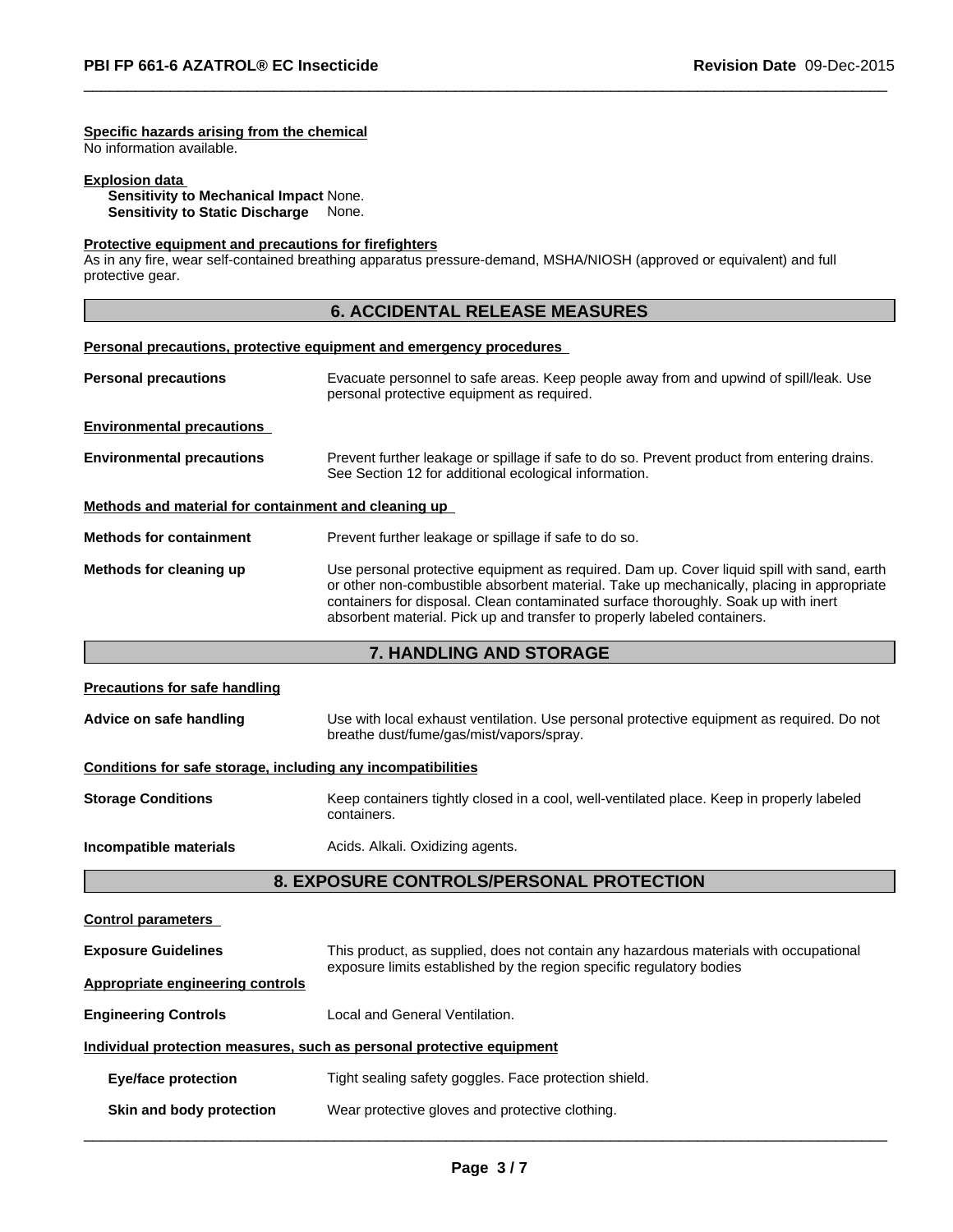| <b>Respiratory protection</b>         | If exposure limits are exceeded or irritation is experienced, NIOSH/MSHA approved<br>respiratory protection should be worn. Positive-pressure supplied air respirators may be<br>required for high airborne contaminant concentrations. Respiratory protection must be<br>provided in accordance with current local regulations. |
|---------------------------------------|----------------------------------------------------------------------------------------------------------------------------------------------------------------------------------------------------------------------------------------------------------------------------------------------------------------------------------|
| <b>General Hygiene Considerations</b> | When using do not eat, drink or smoke. Regular cleaning of equipment, work area and<br>clothing is recommended.                                                                                                                                                                                                                  |

 $\overline{\phantom{a}}$  ,  $\overline{\phantom{a}}$  ,  $\overline{\phantom{a}}$  ,  $\overline{\phantom{a}}$  ,  $\overline{\phantom{a}}$  ,  $\overline{\phantom{a}}$  ,  $\overline{\phantom{a}}$  ,  $\overline{\phantom{a}}$  ,  $\overline{\phantom{a}}$  ,  $\overline{\phantom{a}}$  ,  $\overline{\phantom{a}}$  ,  $\overline{\phantom{a}}$  ,  $\overline{\phantom{a}}$  ,  $\overline{\phantom{a}}$  ,  $\overline{\phantom{a}}$  ,  $\overline{\phantom{a}}$ 

#### **9. PHYSICAL AND CHEMICAL PROPERTIES**

#### **Information on basic physical and chemical properties**

Brown

Viscous Liquid

**Physical state** Liquid **Appearance Color**

| <b>Values</b>            |
|--------------------------|
| Not Available            |
| >320 °F                  |
| No information available |
| > 171 °C / > 340 °F      |
| No information available |
| No information available |
|                          |
| No information available |
| No information available |
| No information available |
| No information available |
| 0.98                     |
| Emulsifier               |
| No information available |
| No information available |
| No information available |
| No information available |
| No information available |
|                          |

**Density** 8.17 pounds/gallon

**10. STABILITY AND REACTIVITY**

**Reactivity**  No data available

**Other Information**

#### **Chemical stability** Stable under normal conditions.

#### **Possibility of Hazardous Reactions** None under normal processing.

**Hazardous polymerization** Will not occur.

#### **Conditions to avoid** Extremes of temperature and direct sunlight.

#### **Incompatible materials**

Acids. Alkali. Oxidizing agents.

**Odor threshold Odor**

No information available No information available

**Remarks•Method**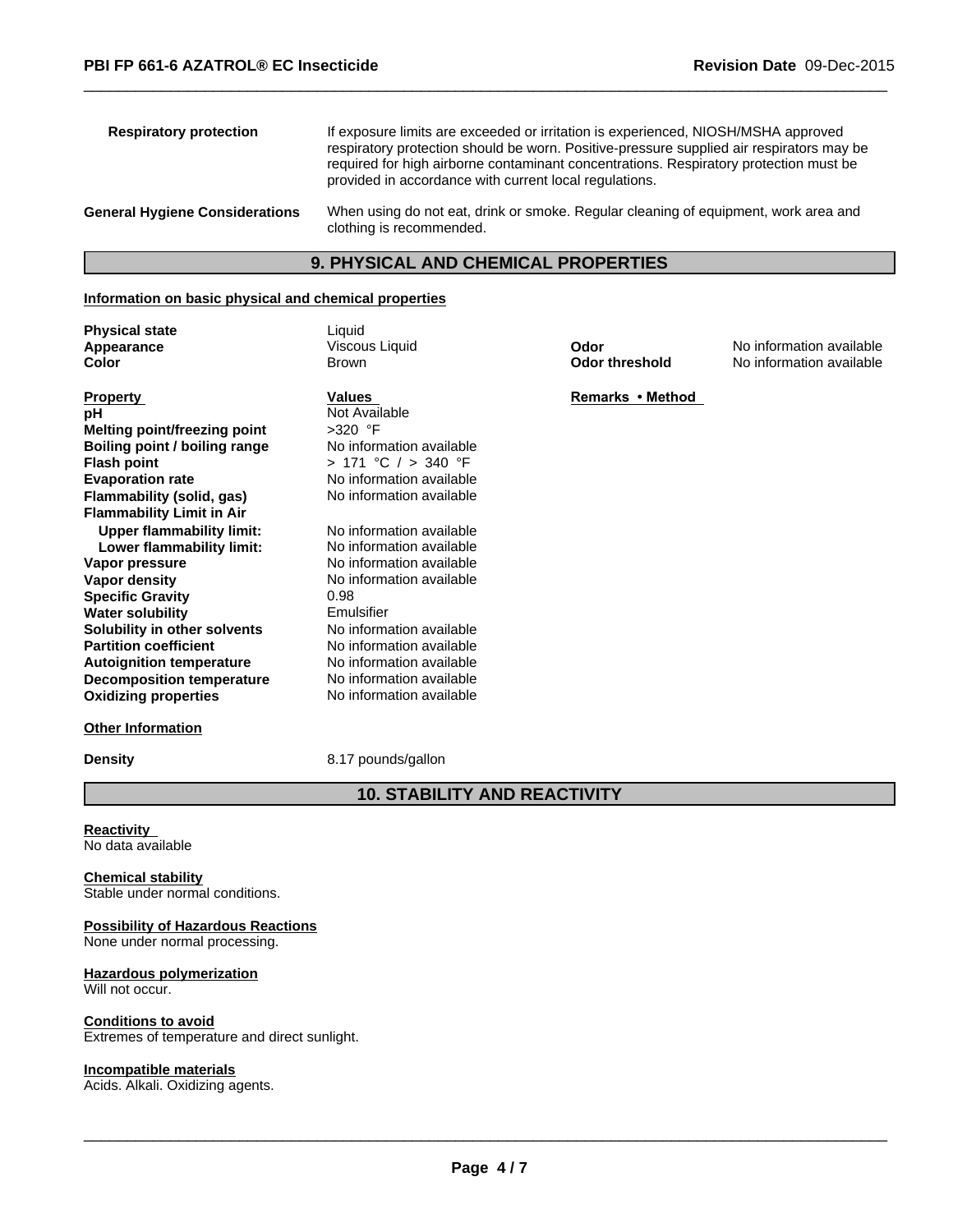#### **Hazardous Decomposition Products**

None known.

#### **11. TOXICOLOGICAL INFORMATION**

 $\overline{\phantom{a}}$  ,  $\overline{\phantom{a}}$  ,  $\overline{\phantom{a}}$  ,  $\overline{\phantom{a}}$  ,  $\overline{\phantom{a}}$  ,  $\overline{\phantom{a}}$  ,  $\overline{\phantom{a}}$  ,  $\overline{\phantom{a}}$  ,  $\overline{\phantom{a}}$  ,  $\overline{\phantom{a}}$  ,  $\overline{\phantom{a}}$  ,  $\overline{\phantom{a}}$  ,  $\overline{\phantom{a}}$  ,  $\overline{\phantom{a}}$  ,  $\overline{\phantom{a}}$  ,  $\overline{\phantom{a}}$ 

#### **Information on likely routes of exposure**

| <b>Product Information</b> |                                                |  |  |
|----------------------------|------------------------------------------------|--|--|
| <b>Inhalation</b>          | May cause irritation of respiratory tract.     |  |  |
| Eye contact                | No known effect based on information supplied. |  |  |
| <b>Skin Contact</b>        | Causes mild skin irritation.                   |  |  |
| Ingestion                  | May cause drowsiness or dizziness.             |  |  |

#### **Information on toxicological effects**

**Symptoms** No information available.

#### **Delayed and immediate effects as well as chronic effects from short and long-term exposure**

# **Sensitization**<br> **Serm cell mutagenicity**<br> **No information available. Germ cell mutagenicity** No information available.<br> **Carcinogenicity** The table below indicates

The table below indicates whether each agency has listed any ingredient as a carcinogen.

| <b>Chemical Name</b> | <b>ACGIH</b> | <b>IARC</b> | <b>NITI</b><br>. | <b>OSHA</b> |
|----------------------|--------------|-------------|------------------|-------------|
| Azadirachtin         |              | Group 2A    |                  |             |
| 111141-17-6          |              |             |                  |             |

*IARC (International Agency for Research on Cancer)*

*Group 2A - Probably Carcinogenic to Humans*

*OSHA (Occupational Safety and Health Administration of the US Department of Labor) X - Present*

| <b>Reproductive toxicity</b>    | No information available. |
|---------------------------------|---------------------------|
| <b>STOT - single exposure</b>   | No information available. |
| <b>STOT - repeated exposure</b> | No information available. |
| <b>Chronic toxicity</b>         | Avoid repeated exposure.  |
| <b>Aspiration hazard</b>        | No information available. |

#### **Numerical measures of toxicity - Product Information**

| <b>Unknown Acute Toxicity</b> | 1% of the mixture consists of ingredient(s) of unknown toxicity |
|-------------------------------|-----------------------------------------------------------------|
| Oral LD50                     | > 5000 mg/kg (rat)                                              |
| <b>Dermal LD50</b>            | $> 2000$ mg/kg (rat)                                            |
| <b>Inhalation LC50</b>        | > 5.4 mg/L Rat                                                  |
|                               |                                                                 |

#### **12. ECOLOGICAL INFORMATION**

#### **Ecotoxicity**

100% of the mixture consists of components(s) of unknown hazards to the aquatic environment

#### **Persistence and degradability**

No information available.

#### **Bioaccumulation**

No information available.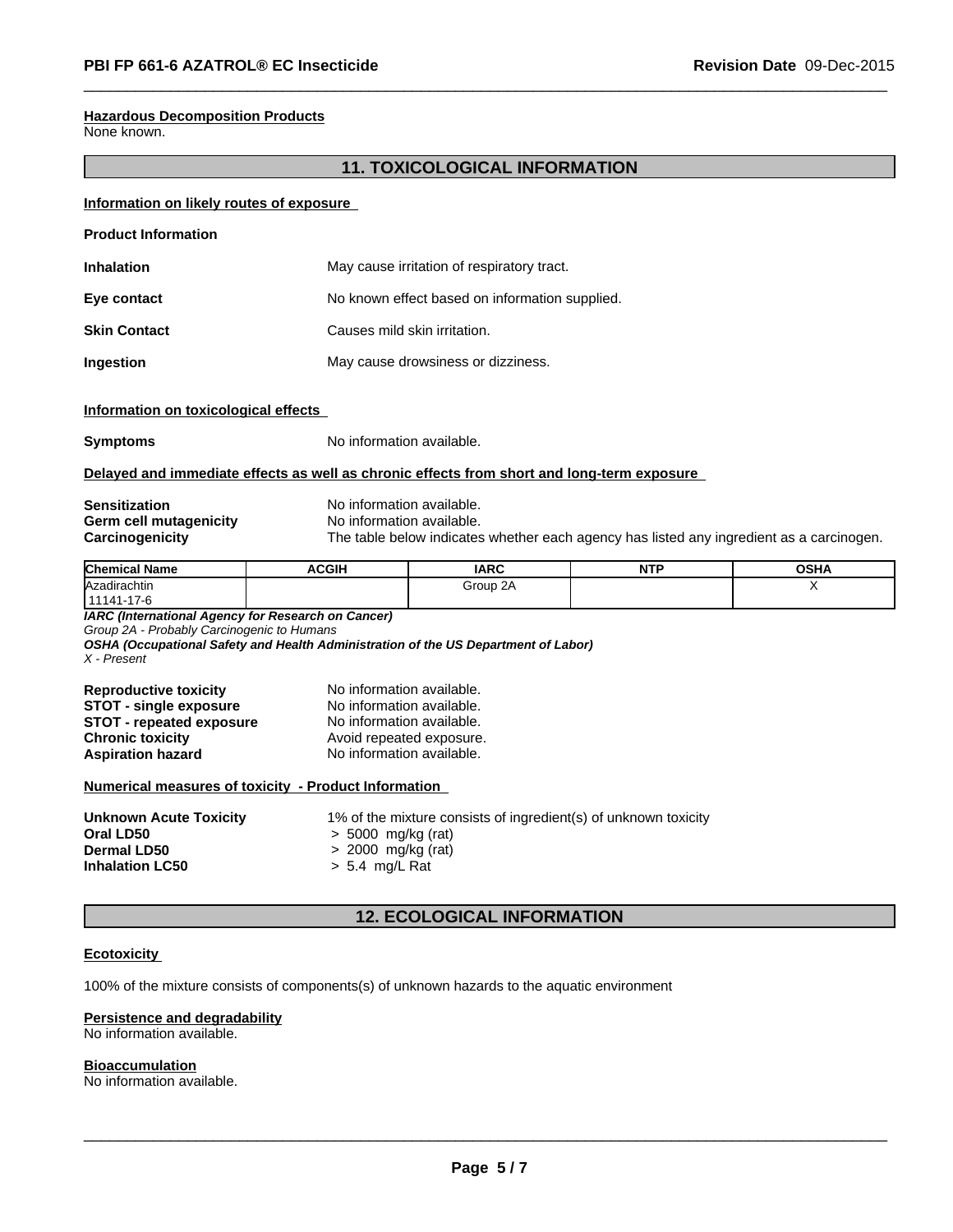#### **Other adverse effects**

Toxic to fish and aquatic invertebrates.

#### **13. DISPOSAL CONSIDERATIONS**

# **Waste treatment methods Disposal of wastes Disposal should be in accordance with applicable regional, national and local laws and <b>Disposal** should be in accordance with applicable regional, national and local laws and regulations. **Contaminated packaging Do not reuse container, unless specified by the manufacturer.**

#### **14. TRANSPORT INFORMATION**

**DOT** 

**Description** The following guidelines apply for domestic ground transport. If shipping by air or ocean, please contact our Transportation Dept.

> PESTICIDES, NOI, INCLUDING DEFOLIANTS, FUNGICIDES, HERBICIDES, OR INSECTICIDES NMFC 155050-6

 $\overline{\phantom{a}}$  ,  $\overline{\phantom{a}}$  ,  $\overline{\phantom{a}}$  ,  $\overline{\phantom{a}}$  ,  $\overline{\phantom{a}}$  ,  $\overline{\phantom{a}}$  ,  $\overline{\phantom{a}}$  ,  $\overline{\phantom{a}}$  ,  $\overline{\phantom{a}}$  ,  $\overline{\phantom{a}}$  ,  $\overline{\phantom{a}}$  ,  $\overline{\phantom{a}}$  ,  $\overline{\phantom{a}}$  ,  $\overline{\phantom{a}}$  ,  $\overline{\phantom{a}}$  ,  $\overline{\phantom{a}}$ 

In our current available sizes, this product does not qualify as a Hazardous Material.

#### **15. REGULATORY INFORMATION**

#### **U.S. EPA Label Information**

#### **EPA Pesticide Registration Number** 2217-836

#### **Federal Insecticide, Fungicide, Rodenticide Act Regulations**

This chemical is a pesticide product registered by the Environmental Protection Agency and is subject to certain labeling requirements under federal pesticide law. These requirements differ from the classification criteria and hazard information required for safety data sheets, and for workplace labels of non-pesticide chemicals. Following is the hazard information as required on the pesticide label:

#### **EPA Pesticide Label**

Caution. Keep out of the reach of children. Harmful if absorbed through skin or if inhaled. Avoid breathing vapor. Causes moderate eye irritation. Prolonged or frequently repeated skin contact may cause allergic reaction in some individuals. Avoid contact with skin, eyes or clothing. Wash thoroughly with soap and water after handling and before eating, drinking, chewing gum, or using tobacco. Remove contaminated clothing and wash clothing before reuse.

#### **International Inventories**

| <b>TSCA</b>          | Listed     |
|----------------------|------------|
| <b>DSL/NDSL</b>      | Not Listed |
| <b>EINECS/ELINCS</b> | Not Listed |
| <b>ENCS</b>          | Not Listed |
| <b>IECSC</b>         | Not Listed |
| <b>KECL</b>          | Not Listed |
| <b>PICCS</b>         | Not Listed |
| <b>AICS</b>          | Not Listed |

**Legend:** 

**TSCA** - United States Toxic Substances Control Act Section 8(b) Inventory **DSL/NDSL** - Canadian Domestic Substances List/Non-Domestic Substances List **EINECS/ELINCS** - European Inventory of Existing Chemical Substances/European List of Notified Chemical Substances **ENCS** - Japan Existing and New Chemical Substances **IECSC** - China Inventory of Existing Chemical Substances **KECL** - Korean Existing and Evaluated Chemical Substances **PICCS** - Philippines Inventory of Chemicals and Chemical Substances **AICS** - Australian Inventory of Chemical Substances